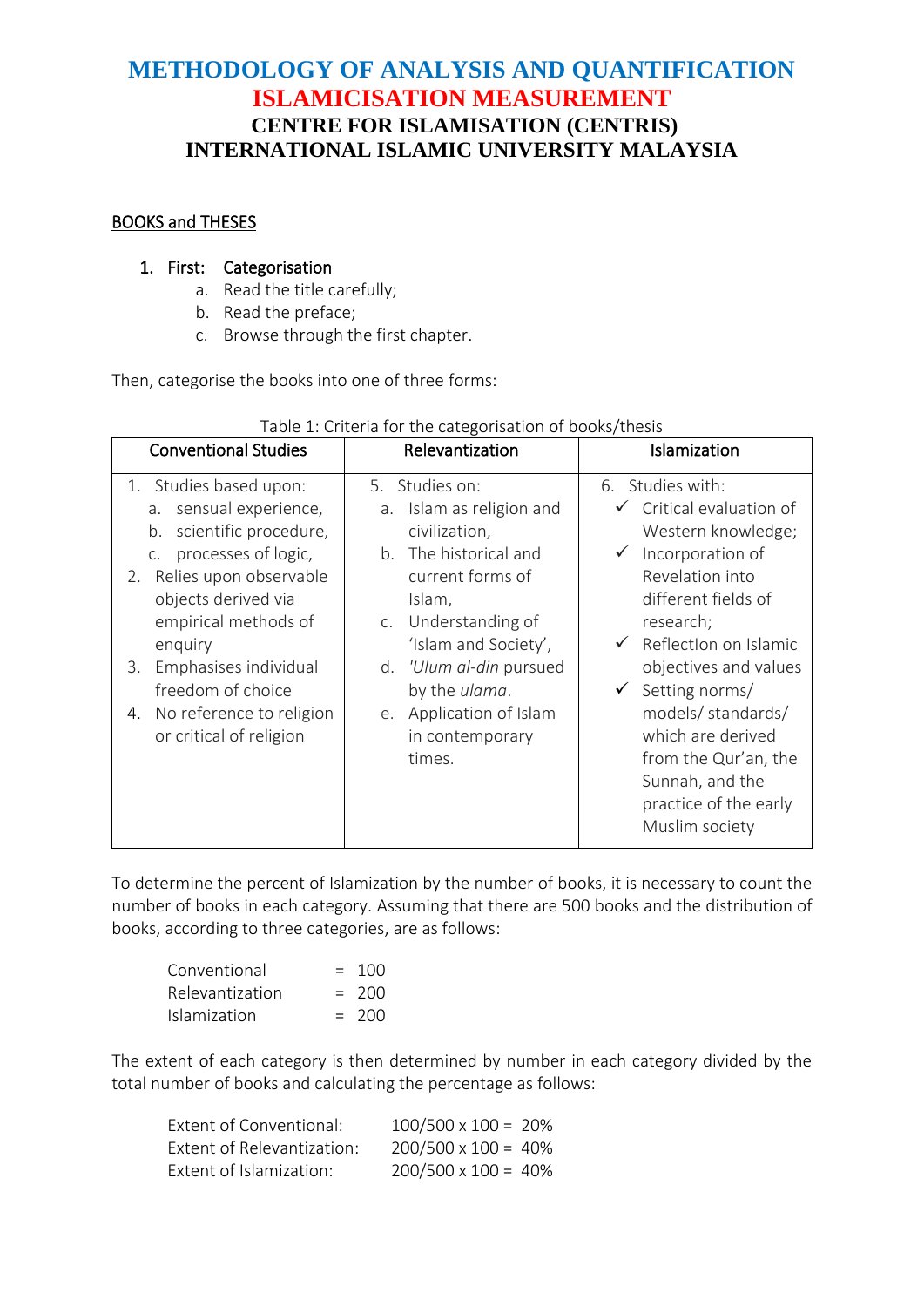# 2. Quantifying levels of Islamization

- a. The second step in this process is to measure the extent of Islamization of books in the third column in Table 1.
- b. The indicator and the extent of Islamization is shown in Table 2.

| Least<br>1-25%       | Medium<br>26-50%        | High<br>51-75%         | Highest<br>$75% +$    |
|----------------------|-------------------------|------------------------|-----------------------|
| 1. Explains          | 1. Explains             | 1. Explains            | 1. Revitalize /       |
| conventional studies | conventional studies    | conventional           | operation-alize       |
| i.e. "business as    | & appreciates           | perspective with       | ideas, wisdoms,       |
| usual"               | whatever that is not    | rigorous critique of   | methods from Q & S    |
| $0 - 7$              | contrary to Islamic     | aspects contrary to    | / turāth, for         |
| 2. Work is in        | frame of reference      | Islamic 'aqīdah,       | relevance in          |
| harmony with         | $0 - 5$                 | sharī'ah & akhlāq      | contemporary          |
| Islamic values       | 2. Improvise / adapt    | $0 - 6$                | situations            |
| $0 - 8$              | compatible practices    | 2. Compare $/$         | $0-6$                 |
| 2. Provides Islamic  | /ideas/methods/         | contrast secular       | 2. Produce highly     |
| perspectives         | theories when           | based conventions      | desirable new         |
| $0 - 10$             | Islamicised ones are    | with Islamic           | inventions in tools / |
|                      | not available           | counterparts to        | systems / techniques  |
|                      | $0-6$                   | highlight the latter's | in line with above    |
|                      | 3. Describe the         | desirability           | $0-6$                 |
|                      | desirability of Islamic | $0 - 6$                | 3. Examines the       |
|                      | perspective             | 3. Correct, amend,     | concepts by           |
|                      | $0 - 7$                 | weed out               | referring to Islamic  |
|                      | 4. Scholarly &          | compatibilities with   | history               |
|                      | objective analyses of   | Islamic worldview      | $0-6$                 |
|                      | conventional            | OR Defend, protect,    | 4. Reconstruct the    |
|                      | practices / ideas /     | support Islamic        | concepts based on     |
|                      | methods / theories      | concepts / values /    | Islamic principles    |
|                      | $0 - 7$                 | genuine IOHK           | $0 - 7$               |
|                      |                         | against unjust         |                       |
|                      |                         | criticisms based on    |                       |
|                      |                         | sound knowledge,       |                       |
|                      |                         | not sentimentality     |                       |
|                      |                         | $0 - 6$                |                       |
|                      |                         | 4. Reorient through    |                       |
|                      |                         | careful examination    |                       |
|                      |                         | / critical             |                       |
|                      |                         | identification of      |                       |
|                      |                         | unacceptable           |                       |
|                      |                         | aspects of major       |                       |
|                      |                         | conventions            |                       |
|                      |                         | $0-6$                  |                       |

#### Table 2: Indicators of Measuring the Extent of Islamization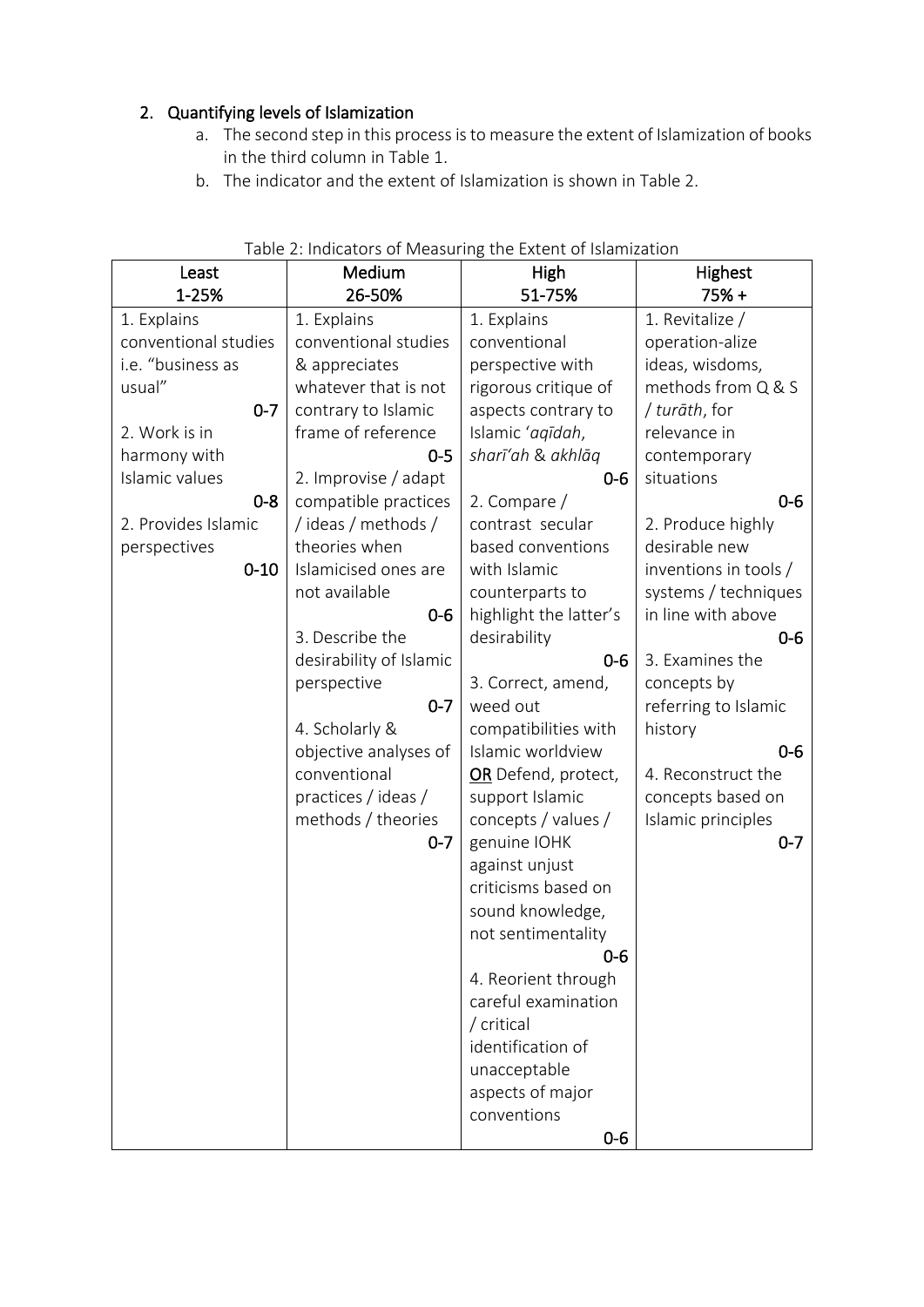#### Course Outlines

#### 1. First: Categorisation

- a. Read the Course Objectives;
- b. Read the Learning Outcomes;
- c. Count the assigned readings; and
- d. Analyse the weekly schedule of topics to be covered.

Then, categorise the Course Outlines into one of three forms.

| <b>Conventional Studies</b> | Relevantization               | Islamization             |
|-----------------------------|-------------------------------|--------------------------|
| Introduction to Malaysian   | Advanced Tilawah Al-Quran;    | Foundation for           |
| Law;                        |                               | Communication in the     |
|                             | Survey of Islamic History &   | Quran and Sunnah;        |
| Western Political Thought;  | Civilisation;                 |                          |
|                             |                               | Political System from an |
| Foreign policies of major   | Juristic Study of Inheritance | Islamic perspectives;    |
| powers;                     | & Endowment;                  |                          |
|                             |                               | Islamic Principles and   |
| History of Western          | Figh al-Sirah: Reflections on | Practices of Public      |
| Philosophy                  | the life of Prophet           | Administration           |
|                             | Muhammad                      |                          |
|                             |                               |                          |

#### Table 3: Examples of course titles and their categorisation

Determine the extent of each category by counting the number of courses in each category. Assuming that there are 100 courses offered in the Department and these courses are divided as follows:

| Conventional           | $= 50$ |
|------------------------|--------|
| <b>Relevantization</b> | $= 20$ |
| <b>Islamization</b>    | $= 30$ |

| It is evident that relevantization courses constitute 20% |      |
|-----------------------------------------------------------|------|
| Islamization courses constitute                           | 30%  |
| Conventional courses constitute remaining                 | .50% |